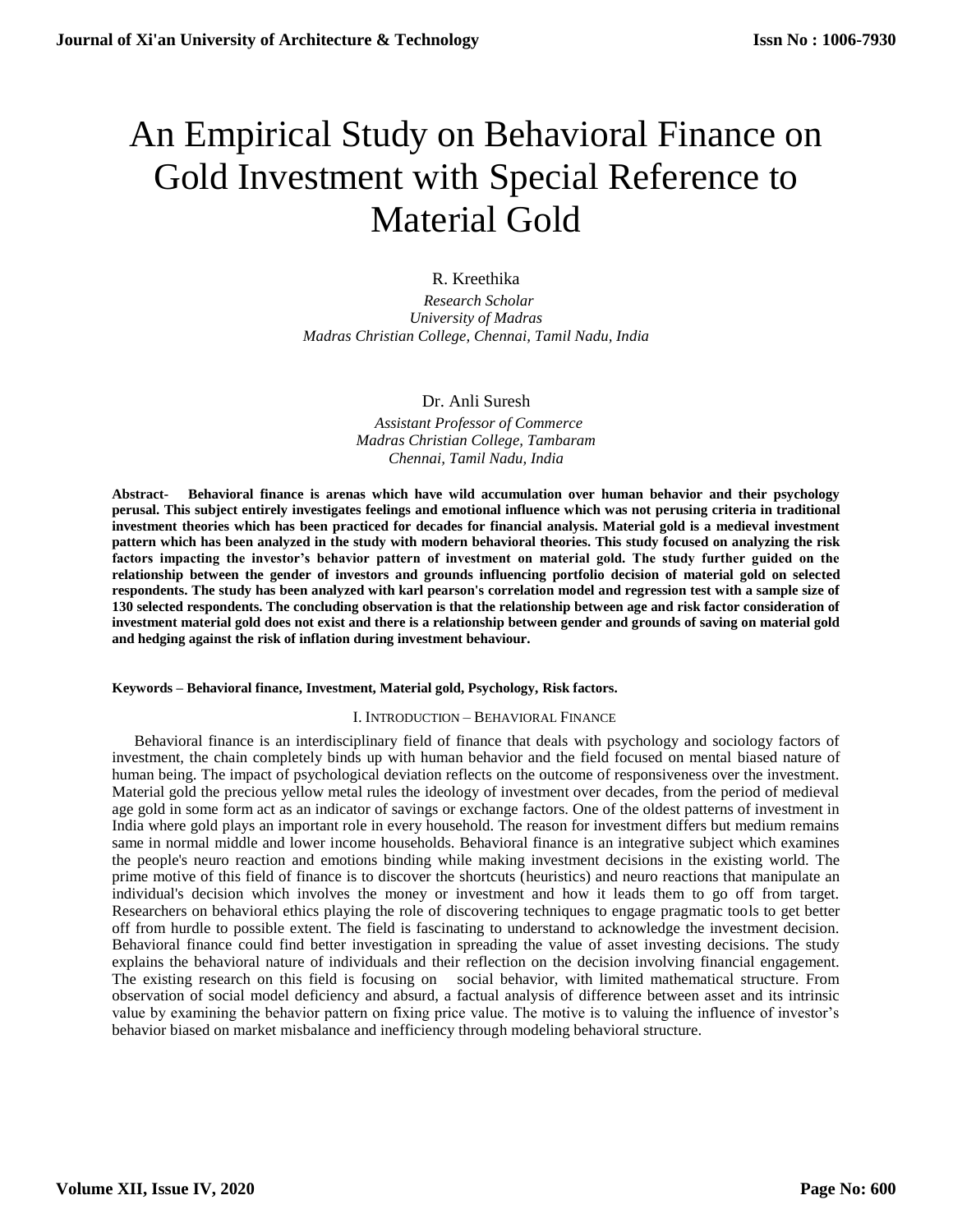

Source: Compiled by the authors

The gems and jewelry plays a significant role in Indian market based on which government has focusing jewelry sector on promotion of exports with various promotion motives such as "Brand India" the sector contributes 7% of country gross domestic products and 15% of export factor of the country one of the largest employment sector which employees more than 4 million works. The below table has been shown the data from the year 2010-2018 import of gold in India which clearly states the demand for material gold in the country.

| <b>Years</b> | <b>Import of Gold Bars</b>                                               |  |  |  |  |
|--------------|--------------------------------------------------------------------------|--|--|--|--|
| 2010-11      | 8,652                                                                    |  |  |  |  |
| 2011-12      | 10,963                                                                   |  |  |  |  |
| 2012-13      | 11,335                                                                   |  |  |  |  |
| 2013-14      | 5,663                                                                    |  |  |  |  |
| 2014-15      | 5,468                                                                    |  |  |  |  |
| 2015-16      | 4,184                                                                    |  |  |  |  |
| 2016-17      | 4,219                                                                    |  |  |  |  |
| 2017-18      | 8,584                                                                    |  |  |  |  |
|              | Source: Extracted from Gems and Jewelry Export promotion Council (GJEPC) |  |  |  |  |

Table – 1 Import of Gold Bars

## II. LITERATURE REVIEW

According to Sunil Dhawan21 October 2019 on their study stated that gold is a tool of investment which has its own factors of risk and safety issues gold is an investment which should have purpose to opt, marriage is efficient factor which make gold as investment choice overall not more than 10% portfolio is considered as efficient for gold investment. Tony Daltorio June 22, 2019 have suggested various reasons behind material gold investment and strong responsiveness of material over decades, currently little reason behind the gold purchase are their reciprocal relationship between us dollars and gold price, hedging factors, and portfolio diversification, the material also considered as choice of investment over virtual cash. According to Karl Kaufman 28 February 2019 have mentioned gold acts as hedging during uncertainty in economics arise, gold was such an element which will always be the same for ages which is a unique measurement of convictism and gold does not require any involvement of third party. On the study proposed by R. Rupa September 2016 on her research explained that gold has been highly safe and profitable investment without risk and high hedging factors that the demand of gold does not vary with factors such as age of an individual or qualification or other demographic profile as its considered as investment generate good return over on time. Aghila Sasidharan September 2015 on his research paper explained the investors highly prefer investment on gold irrespective fear factor due to the considerable proportions like hedging against risk and subjected to the overall speculations.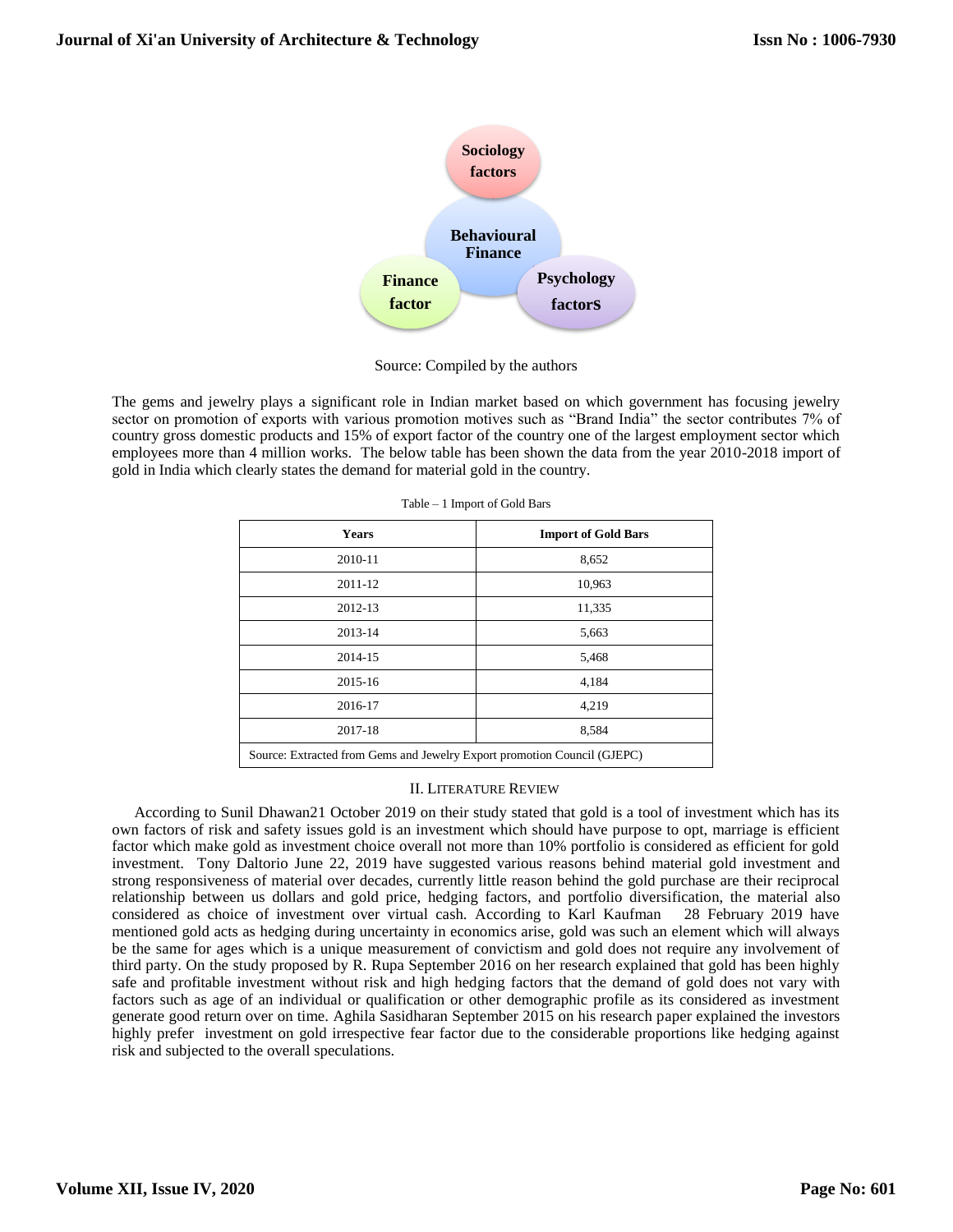## III. RESEARCH GAP

The study has been made in prior deals entirely with traditional theories and their impact on the investing on materialistic gold with quantitative measures on the factors. The study has been made with reference of traditional pattern of investment analyzed with modern frame of behavioral finance and individual psychology behind the investment structure and grounds on which basis they make choice of including material gold on their investment framework.

### IV. RESEARCH METHODOLOGY

| Table – 2 Methodology Description |  |  |  |
|-----------------------------------|--|--|--|
|                                   |  |  |  |

| Research Design               | Expressive, evaluative and statistic research plan                    |  |  |  |
|-------------------------------|-----------------------------------------------------------------------|--|--|--|
| Sample Technique              | Convenience Sampling                                                  |  |  |  |
| Sampling Unit                 | Demat gold, gold jewelry, gold coin and bars                          |  |  |  |
| Sample Size                   | 130                                                                   |  |  |  |
| Research Instrument           | Structured printed questionnaire- five-point Likert scale measurement |  |  |  |
| Data Collection               | Personal visit and E- questioner to the respondents                   |  |  |  |
| <b>Statistical Techniques</b> | Explanatory statistics, Correlation test, Regression model            |  |  |  |

## V. RESEARCH OBJECTIVE

The primary objective of the study is to focus on the description of the strong influence on psychology on material gold purchase of gold in the form of jewelry, bars or coins in the middle income group, the study analyzed the relationship of gender and factors behind the decision over the material gold as investment. The study further examines the risk indicators on the material gold and the return factors influencing the same.

## *Objectives*

- 1. To study the relationship between gender and their grounds influencing portfolio decision while investing in material gold and hedging against inflation.
- 2. To study and analyze the risk factors impacting the behavior pattern of investment on material gold.

## VI. DATA ANALYSIS

|               | Particular              | Frequency      | Percent |
|---------------|-------------------------|----------------|---------|
|               | Male Samples            | 64             | 49.2    |
| Gender        | <b>Female Samples</b>   | 66             | 50.8    |
|               | <b>Total Samples</b>    | 130            | 100.0   |
|               | 28-34                   | 40             | 30.77   |
|               | $35 - 41$               | 30             | 23.07   |
|               | 42-48                   | 25             | 19.23   |
| Age           | 48-54                   | 15             | 11.53   |
|               | Above 54                | 20             | 15.38   |
|               | Total                   | 130            | 100.0   |
|               | <b>Below Graduation</b> | 8              | 6.2     |
|               | Graduation              | 50             | 38.5    |
| Qualification | Post-Graduation         | 68             | 52.3    |
|               | Others                  | $\overline{4}$ | 3.1     |
|               | Total                   | 130            | 100.0   |
| Occupation    | Student                 | 61             | 46.9    |

# Table – 3 Demographic Profile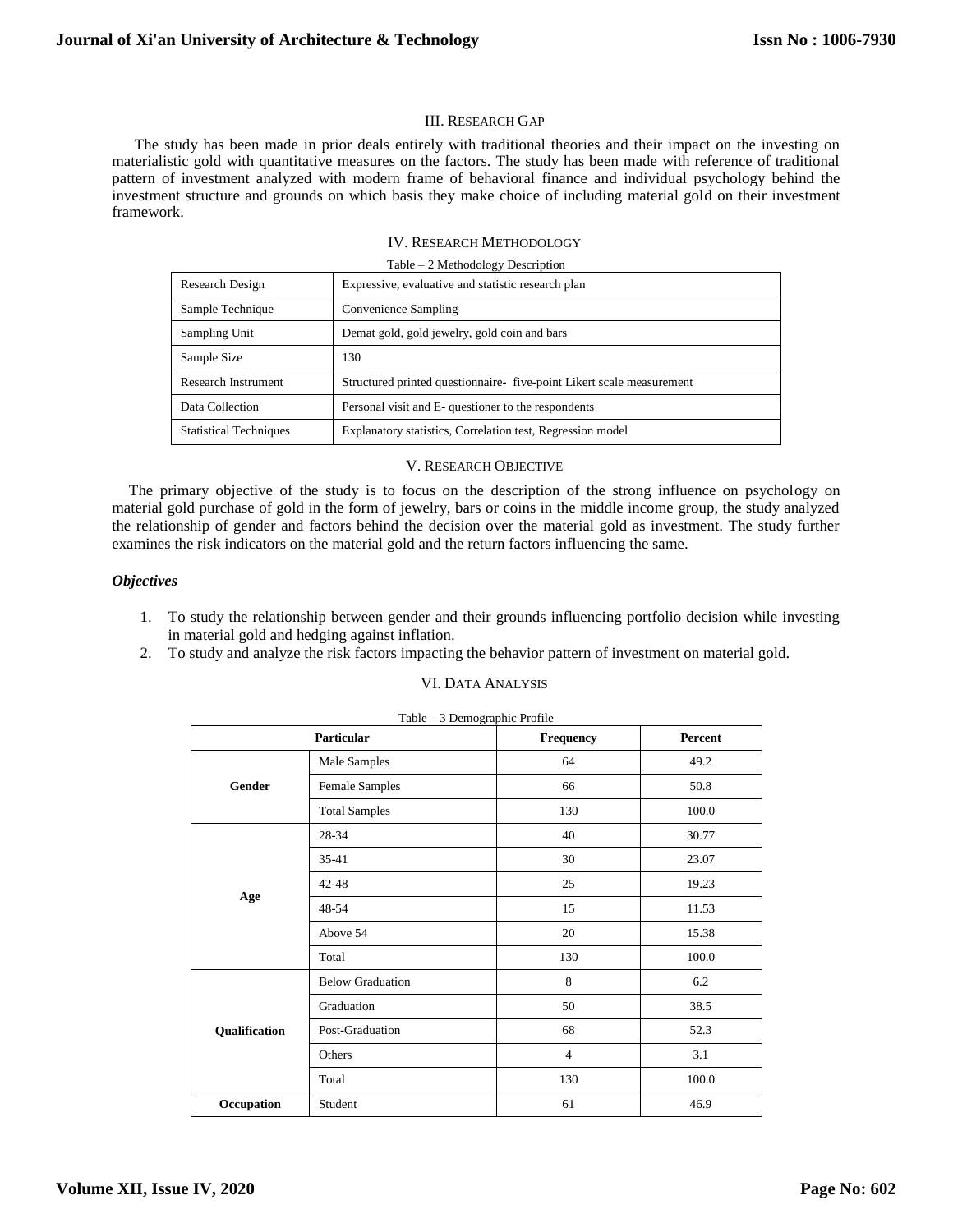|                               | Private Concern | 48  | 36.9  |  |  |
|-------------------------------|-----------------|-----|-------|--|--|
|                               | Government      |     | 1.5   |  |  |
|                               | Self Employed   |     | 6.9   |  |  |
|                               | Others          | 10  | 7.7   |  |  |
|                               | Total           | 130 | 100.0 |  |  |
| Source: Primary Data Analysis |                 |     |       |  |  |

**Elucidation of Table 3:** From the sample of 130 respondents 49.2% are found out to be male respondents and 50.8% are female respondent's categories. The age factor respondents 30.77% falls under the age group of 28-34 and 23.77% respondents falls between the age group 35-41 and 19.23% respondents are from the category of 42-48, and 11.53% respondents' falls under the category of 48-54 years and 15.38% falls over age group of 54 and above. The qualification of respondents taken 6.2% are falls under below graduation category, the 38.5% are falls under graduation and 52.3% respondents are falling under post-graduation category and 3.1% respondents are falls under others whereas the occupation sector 46.9% of respondents were students, 36.9% of respondents has been employed in the private sector, 1.5% respondents has been working in government sector, 6.9% respondents has been engaged in self-employment and 7.7% were falling under other category.

## *Test of Reliability*

| Table – 4 Reliability Statistical Test |  |  |  |  |  |
|----------------------------------------|--|--|--|--|--|
| R coefficient (Reliability test)       |  |  |  |  |  |
| $N \cases = 130$<br>$N$ Items = 130    |  |  |  |  |  |
| (Alpha) $\alpha$ = 0.774               |  |  |  |  |  |
| Source: Primary Data                   |  |  |  |  |  |

**Elucidation of Table 4:** Cronbach's alpha (α) value is 0.774 assuring the reliable and consistent of the study conducted.

## *Pearson Correlation (r) analysis*

| <b>Factors</b>               |                           | <b>Pearson Correlation (r)</b> | Significant (1-tailed) | H <sub>0</sub> status |  |  |
|------------------------------|---------------------------|--------------------------------|------------------------|-----------------------|--|--|
| Age                          | Gambler's Fallacy         | $-.091$                        | .151                   | H01 accepted          |  |  |
|                              | Fear of Regret            | .142                           | .054                   | H02 accepted          |  |  |
|                              | Overconfidence            | .016                           | .428                   | H03 accepted          |  |  |
|                              | Hedging against Inflation | .001                           | .496                   | H04 accepted          |  |  |
|                              | <b>Loss Aviation</b>      | .031                           | .364                   | H05 accepted          |  |  |
| Source-Primary Data Analysis |                           |                                |                        |                       |  |  |

## **Elucidation of Table 5**

- **H01 -** there is no noteworthy between age and impact of risk factors gambler's fallacy involved in investment psychology. The correlation model divulges that the r (Pearson's coefficient) value which is correspondence between age and gambler's fallacy is -.091. The value of significance 0.05 is less than .151hence the null hypothesis is accepted.
- **H02 -** there is no noteworthy between age and impact of risk factor fear of regret involved in investment psychology. The correlation model divulges that the r (Pearson's coefficient) value which is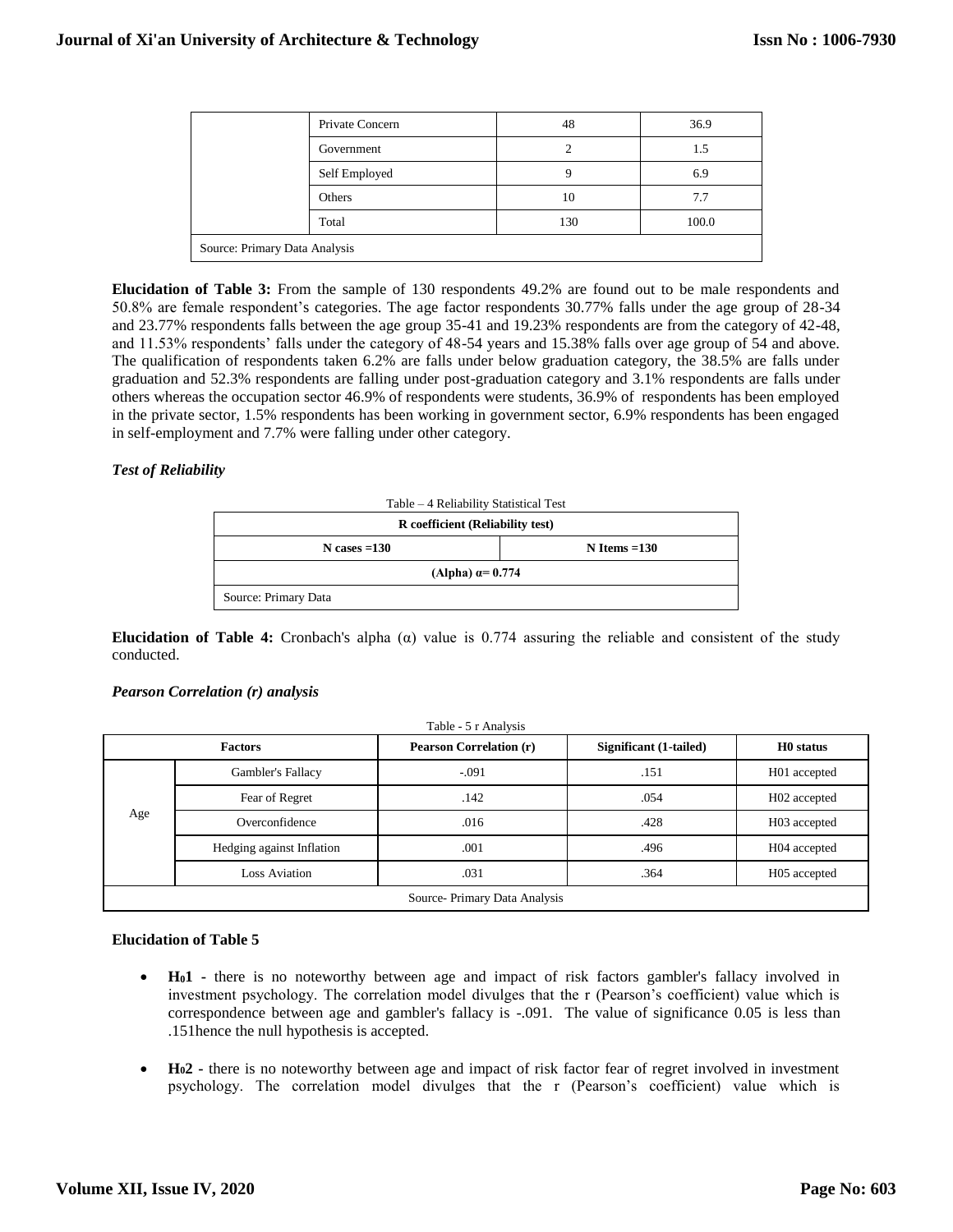correspondence between ages and is fear of regret is .142. The value of significance 0.05 is lesser than 0.54 hence the null hypothesis is accepted.

- **H03 -** there is no noteworthy between age and impact of risk factor overconfidence involved in investment psychology. The correlation model divulges that the r (Pearson's coefficient) value which is correspondence between age and overconfidence is .016. The value of significance 0.05 is lesser than .428 hence the null hypothesis is accepted.
- **H04 -** there is no noteworthy between age and impact of risk hedging against inflation involved in investment psychology. The correlation model divulges that the r (Pearson's coefficient) value which is correspondence between age and hedging against inflation is .031. The value of significance 0.05 is lesser than .496 hence the null hypothesis is accepted.
- **H05 -** there is no noteworthy between age and impact of risk factor loss aviation involved in investment psychology. The correlation model divulges that the r (Pearson's coefficient) value which is correspondence between age and loss aviation is .001. The value of significance 0.05 is lesser than .364 null hence the hypothesis is accepted.

# *Regression Analysis*

Regression test Linear regressions were run to determine the presence of any relationship between independent and dependent variable, Influencing factor consisting of objective which is transformed sum of 6 items which covers Children's Education Retirement, Home Purchase, Children's Marriage, Health Care, Security against pledge.

H06- there is no noteworthy between gender and Grounds on Saving objective-Material gold

H07- there is no noteworthy between gender and Grounds on Saving objective- Hedging against Inflation

| Model                               | <b>R</b> value                                             | R Sq.   | Adj R Sq. | <b>Std Error of the Estimate</b> | <b>HO</b> Accepted/Rejected |  |  |  |  |
|-------------------------------------|------------------------------------------------------------|---------|-----------|----------------------------------|-----------------------------|--|--|--|--|
|                                     | .208a                                                      | $.043*$ | .036      | 3.84908                          | H <sub>06</sub> Rejected    |  |  |  |  |
| $\overline{c}$                      | .313 <sub>b</sub><br>.098<br>.089<br>1.220<br>H07 Accepted |         |           |                                  |                             |  |  |  |  |
|                                     | a. Predictors: (Constant), 1. Gender                       |         |           |                                  |                             |  |  |  |  |
| ** 0.01 sig level; * 0.05 sig level |                                                            |         |           |                                  |                             |  |  |  |  |
|                                     | Source-Primary Data                                        |         |           |                                  |                             |  |  |  |  |

Table - 6 Regression

## **Elucidation of Table 6**

Table 6 shows regression test of predicted variable Grounds on saving objective-Material gold Independent variable. the R square .043 which indicates that 43% of the variation in grounds on saving objective- Material gold which is significant at 0.01 levels. The regression analysis also reveals Dependent variable Grounds on Saving objective-hedging against Inflation Independent variable. the R square .098 which indicates that 98% of the variation in grounds on saving objective- Hedging against Inflation which is not significant.

| Table - 7 ANOVA <sup>a</sup> |            |                      |                    |         |                    |                   |  |  |
|------------------------------|------------|----------------------|--------------------|---------|--------------------|-------------------|--|--|
| <b>Test</b>                  |            | <b>Sum of Square</b> | <b>Differences</b> | Mean Sq | <b>F</b> statistic | Sig value         |  |  |
|                              | Regression | 85.900               |                    | 85.900  | 5.798              | .001 <sub>b</sub> |  |  |
|                              | Residual   | 1896.377             | 128                | 14.815  |                    |                   |  |  |
|                              | Total      | 1982.277             | 129                |         |                    |                   |  |  |
| 2                            | Regression | 15.834               |                    | 15.834  | 10.642             | .002 <sub>b</sub> |  |  |
|                              | Residual   | 145.806              | 98                 | 1.488   |                    |                   |  |  |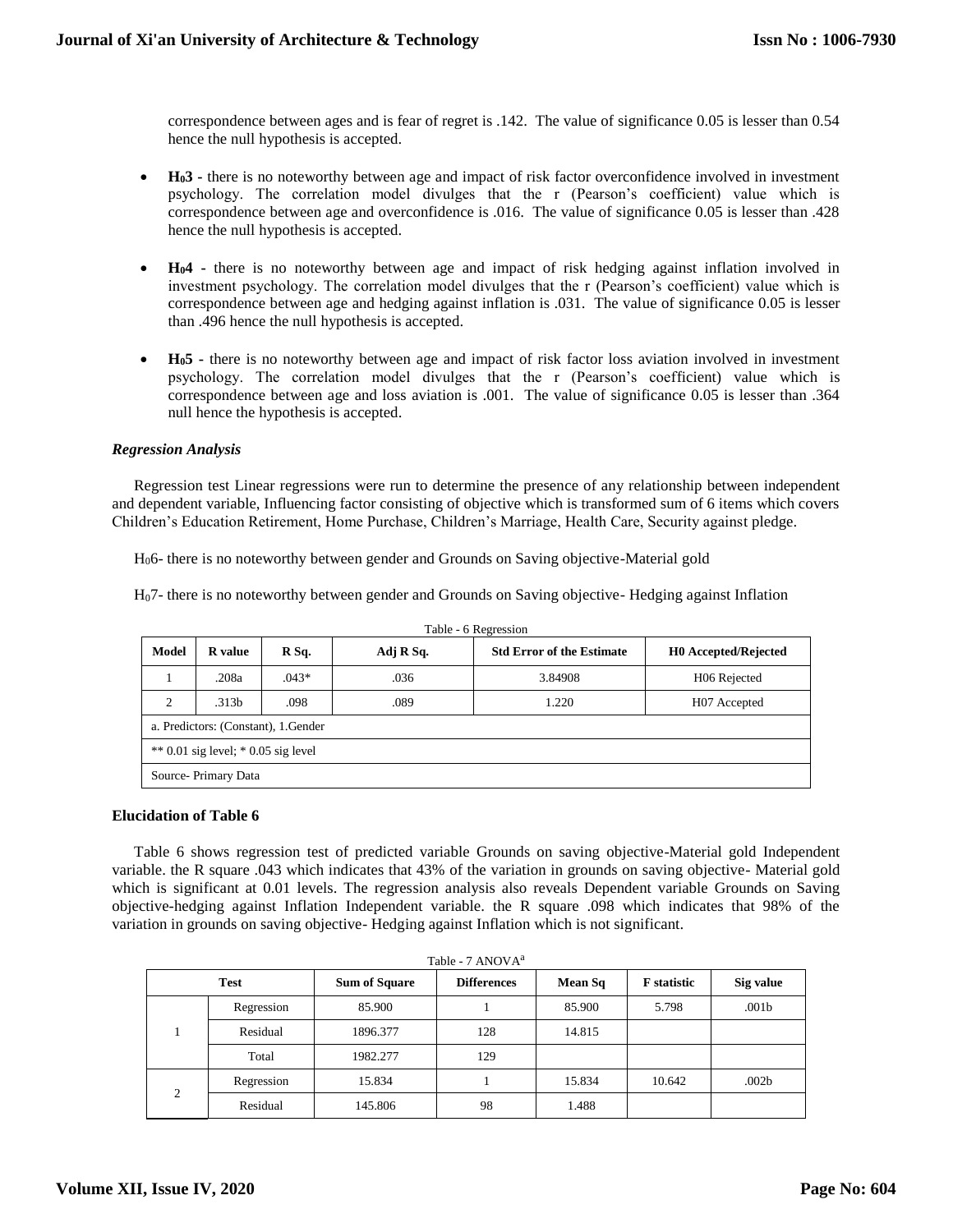|                                                                  | Total                | 161.640 | 99 |  |  |  |  |
|------------------------------------------------------------------|----------------------|---------|----|--|--|--|--|
| a. Dependent Variable: Grounds on Saving objective-Material gold |                      |         |    |  |  |  |  |
| $*$ 0.01 sig level; $*$ 0.05 sig level                           |                      |         |    |  |  |  |  |
| b. Predictors: (Constant), 1.<br>Gender                          |                      |         |    |  |  |  |  |
|                                                                  | Source: Primary Data |         |    |  |  |  |  |

## **Elucidation of Table 7**

The above table shows that the independent variable Gender statistically predicts the dependent variable which is Grounds on Saving objective-Material gold  $f= 5.798$ , P <05 and also dependent variable Grounds on Saving objective- Hedging against Inflation  $f=10.642$ , P<05. Since, the significance of the value is .001 which is less than .005 it implies the data of regression structure is a good fit for study.

| Table - 8 Coefficients                                           |                               |                                    |                           |                                            |        |                    |  |
|------------------------------------------------------------------|-------------------------------|------------------------------------|---------------------------|--------------------------------------------|--------|--------------------|--|
| <b>Coefficients Model</b>                                        |                               | <b>Unstandardized Coefficients</b> |                           | <b>Standardized</b><br><b>Coefficients</b> |        |                    |  |
|                                                                  |                               | B                                  | Std. E(standard<br>error) | <b>B-Beta</b>                              | t-test | <b>Significant</b> |  |
| 1                                                                | (Continual)                   | 16.718                             | 1.073                     |                                            | 15.586 | $.000**$           |  |
|                                                                  | 1.Gender                      | 1.626                              | .675                      | .208                                       | 2.408  | $.001*$            |  |
| $\overline{c}$                                                   | (Continual)                   | 1.849                              | .391                      |                                            | 4.734  | $.000**$           |  |
|                                                                  |                               | .796                               | .244                      | .313                                       | 3.262  | $.002*$            |  |
| a. Dependent Variable: Grounds on Saving objective-Material gold |                               |                                    |                           |                                            |        |                    |  |
| ** 0.01 significant level; * 0.05 significant level              |                               |                                    |                           |                                            |        |                    |  |
|                                                                  | Source: Primary Data Analysis |                                    |                           |                                            |        |                    |  |

The above table is equated as

Gender Y=16.718+ 2.408x1 (Grounds on Saving objective-Material gold)

Gender Y=1.849+.313 x1 (Hedging against Inflation)

## **Elucidation of Table 8**

The coefficient table provides necessary information which predicted that gender have the effect on Grounds on saving objective-Material gold with standardized coefficient (beta 2.408) and also the effect on hedging against inflation with standardized coefficient (beta .313), since significant value .001 is lesser than 0.05 the null hypothesis (there no noteworthy relationship between Gender and Grounds on Saving objective-Material gold) is rejected.

## VII. FINDINGS FROM THE STUDY

**Demographic Profile:** The great number of respondents is female within the age group of 28-32 have completed post-graduation are highly influenced with pattern of investment on material gold.

**Correlation Analysis:** The hypothesis of the study reveals there is no noteworthy relationship existing between variable age and dependent variable fear of risk on investment. The reveals the risk analyzing factor for investing on material gold special reference on human behavioral pattern the fear of risk factors over physical precious yellow metal has no references with the age or generation of investors that irrespective of age the psychology of fear of risk over investment were the same as portfolio material gold .